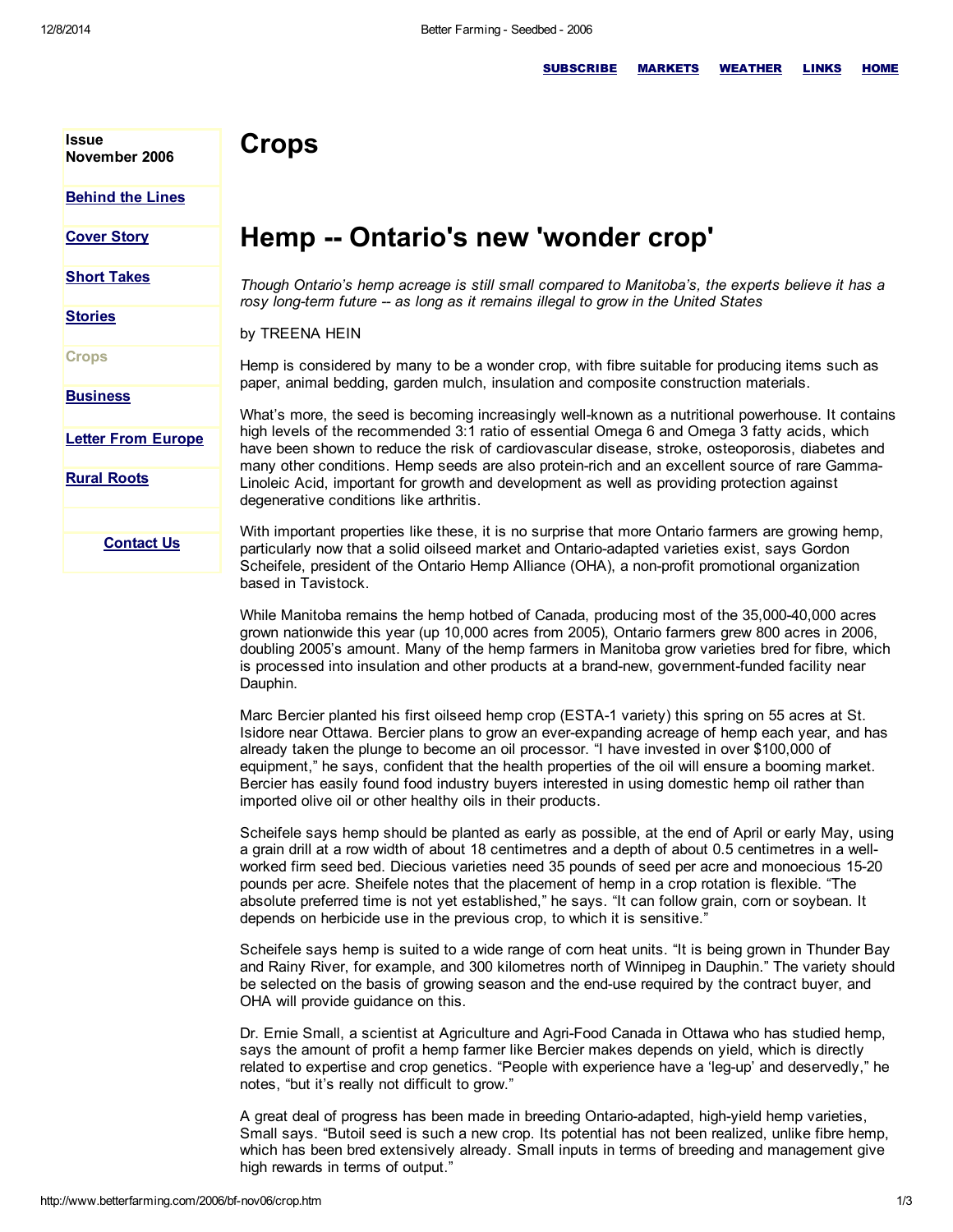Small believes the hemp oilseed market offers excellent opportunities over the long term. But, he says, "the problem to date is that people have gotten into hemp because it's new. That flooded the market with poor quality and the industry was set back for several years."

Dr. Arthur McElroy is the research coordinator at Ottawa-based PhytoGene Resources Inc., the developer of the oilseed variety known as ESTA-1. McElroy notes that, although hemp seed and oil is approved for human consumption, it is not yet approved as an animal feed ingredient, which he considers "a large market."

Small stresses that "the opening of the American market has been key." The United States is now allowing processed hemp products across the border, but farmers to the south are not legally allowed to grow hemp. While California recently passed a law allowing hemp farming, the federal government has quashed it. "We don't see federal legislation changing for at least a generation," says OHA's Scheifele. This protected market is something new farmer-processors like Bercier are building a future on.

Nevertheless, Bercier is very quick to acknowledge the challenges in growing hemp. For starters, "there is a lot of paperwork." Farmers must register with Health Canada by February each year and complete a criminal record check. A minimum of 10 acres is legally required.

Bercier had just completed his crop's drug test paperwork in late September (to establish that his plants do not contain more than trace amounts of THC, the active ingredient in marijuana) when another large challenge struck. A bad windstorm devastated his crop. "There were seeds all over the ground," he says. "I estimate the loss at about 50 per cent."

Despite the setback, Bercier will push ahead with marketing this winter, in addition to processing oil from the remains of his crop, adding seed from other Ontario and Quebec growers and, if needed, from Western Canada.

The actual harvest itself is also tricky. Scheifele says that hemp is similar to canola in that it has uneven seed maturation. Additionally, he notes "hemp threshes easily, but it's moving straw through the combine and out before it gets a chance to wrap around the cylinders and get worked into bearings that's the problem."

He says that until the genetic changes are achieved to make it easier to handle, costly combine modifications are necessary. They may include cylinder modifications, protecting the underside of the combine from straw wrapping, protecting the intake chain and upper shaft on John Deere models, and modifying the intake throat. This may cost more than \$3,000.

Scheifele adds that good, sharp sickle bar blades are also needed. "The rest is driver skill and management," he says. "The combine must be cleaned after harvest and there is extra wear and tear, depending on the number of acres. You must also drive more slowly. OHA can provide all the required information."

In July, a combine clinic was held in Dauphin by the resident Parkland Industrial Hemp Growers Cooperative (fibre varieties only) where modification kits were presented for the John Deere 9500/9600 (\$2,500) and the Case International Rotary 2188 (\$3,500).

John and Raye-Anne Briscoe, who farm near Renfrew in the upper Ottawa valley, have found that the yield on their 10 acres of oilseed (ESTA-1) hemp is fantastic, but they encountered combine challenges. This was their first season growing contracted organic hemp for the Cool Hemp Company (see sidebar). "I could not believe the number of seeds," said John in late September. "It was a whopper of a yield."

After attempting to harvest with his small pull combine and having it completely immobilized, his neighbour agreed to lend him a bigger combine. That, however, was planned to take place after the neighbour's soybean crop was in and required a few dry days first.

"It's been a terrible year for weather," says John. He was not sure in September, whether there would be a sufficient break from the almost constant rain in eastern Ontario this fall, to get his crop in. "I never planned to hang my hat on it," he says of his 10 acres, "but I like to try new things and I've learned a lot."

For example, he's learned that ESTA-1 is an effective variety, but he's also found out that regulations currently do not allow farmers to keep seed for next year's planting and that the cost of shipping de-hulled seed can be high due to the weight.

Farmers interested in growing hemp in 2007 should contact the OHA for its wealth of resources.